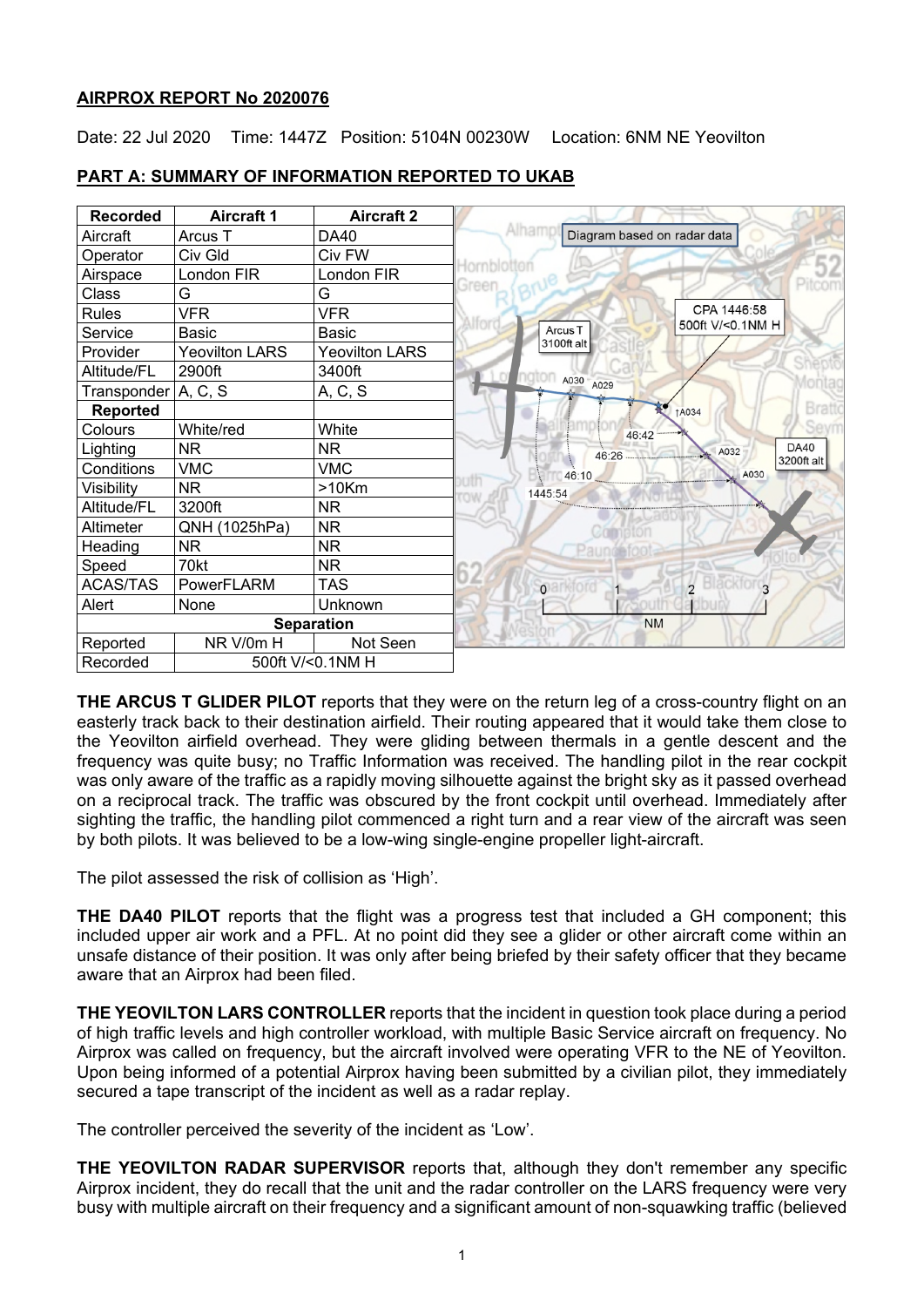to be gliders) operating in the vicinity of the MATZ. They recall the weather that day as being good with the vast majority of aircraft operating under VFR.

## **Factual Background**

The weather at Yeovilton was recorded as follows:

METAR EGDY 221450Z 20011KT 9999 FEW040 22/10 Q1022 NOSIG RMK BLU BLU=

## **Analysis and Investigation**

#### **UKAB Secretariat**

Yeovilton ATC provided screenshots of their radar display and a transcript of the radio frequency in use at the time. For the purposes of incident investigation, the NATS radar replay was used as this provided a dynamic picture of the event.

The Arcus glider pilot had agreed a Basic Service with the Yeovilton Radar controller and had been on the frequency during their entire overflight of the Yeovilton MATZ. Analysis of the NATS radar replay revealed that, on reaching the lateral MATZ boundary (the Mode C indicated that they were above the MATZ), the Arcus pilot turned onto an east-south-easterly heading and towards the DA40 (see Figure 1). Coincident with the glider pilot's turn, the DA40 pilot called Yeovilton Radar and requested a Basic Service, which was agreed and a squawk issued by the Yeovilton controller. The DA40's squawk was seen to change to that issued by the controller at 1445:30 (Figure 2); the aircraft are separated by 1.5NM and 300ft at this time.







Analysis of the tape transcript shows that, after this exchange with the DA40 pilot, the Yeovilton controller was busy with a number of other aircraft; it is likely that this high workload led to the controller not noticing the proximity of the 2 Airprox aircraft, albeit both pilots were under a Basic Service. CPA occurred at 1446:58 and was measured at <0.1NM lateral and 500ft vertical separation (see Figure 3).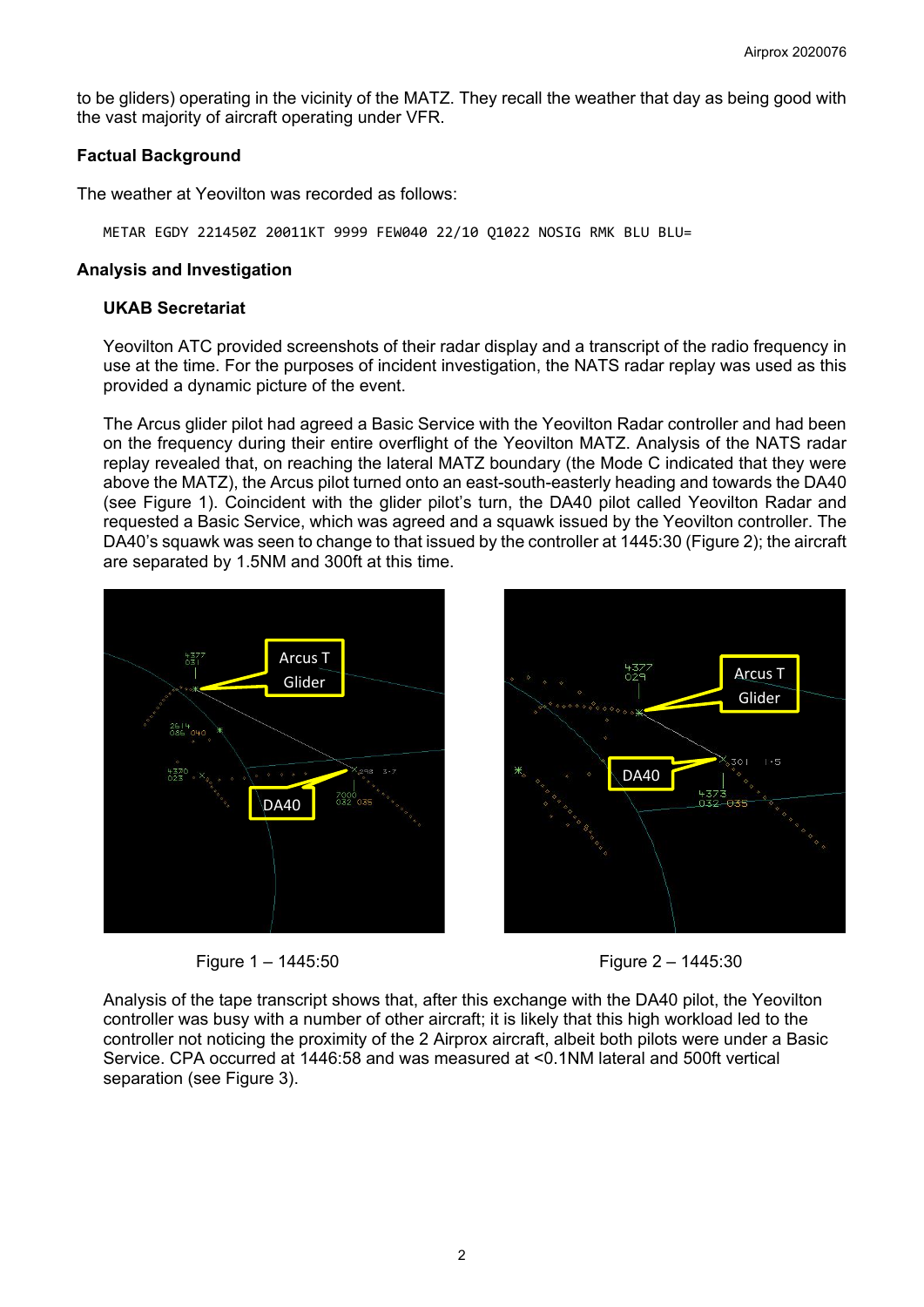

Figure 3 - 1446:58 - CPA

The Arcus glider and DA40 pilots shared an equal responsibility for collision avoidance and not to operate in such proximity to other aircraft as to create a collision hazard.<sup>[1](#page-2-0)</sup> If the incident geometry is considered as head-on or nearly so then both pilots were required to turn to the right.<sup>[2](#page-2-1)</sup> If the incident geometry is considered as converging then the DA40 pilot was required to give way to the Arcus glider.[3](#page-2-2)

# **Comments**

# **Navy HQ**

This AIRPROX highlights the non-prescriptive nature of class G Airspace. Both aircraft were in receipt of a Basic Service from the Yeovilton LARS controller. Owing to high controller workload at the time of the Airprox, which was not declared on frequency, and no perception of a definite risk of collision from surveillance-derived information, generic Traffic Information was not passed to either pilot. Although a MATZ overflight for the DA40 was approved, there was no instruction to maintain a specific altitude. The flight profile of the DA40 is a common occurrence in the vicinity of Yeovilton. The Airprox was not called on frequency, with Yeovilton ATC informed by the Airprox investigator via Navy Command ATM Safety.

# **BGA**

It's very good to see a glider using an ATS and squawking, especially in such a busy area. Traffic Information is very unlikely to be provided under a Basic Service, especially if the controller is busy. Where a pilot believes an Airprox has occurred, it's best to report that to the ATS immediately wherever possible.

## **Summary**

An Airprox was reported when an Arcus T glider and a DA40 flew into proximity 6NM NE of Yeovilton at 1447Z on Wednesday 22<sup>nd</sup> July 2020. Both pilots were operating under VFR in VMC and both pilots were in receipt of a Basic Service from Yeovilton Radar.

<span id="page-2-0"></span><sup>1</sup> SERA.3205 Proximity.

<span id="page-2-1"></span><sup>2</sup> SERA.3210 Right-of-way (c)(1) Approaching head-on.

<span id="page-2-2"></span><sup>3</sup> SERA.3210 Right-of-way (c)(2) Converging.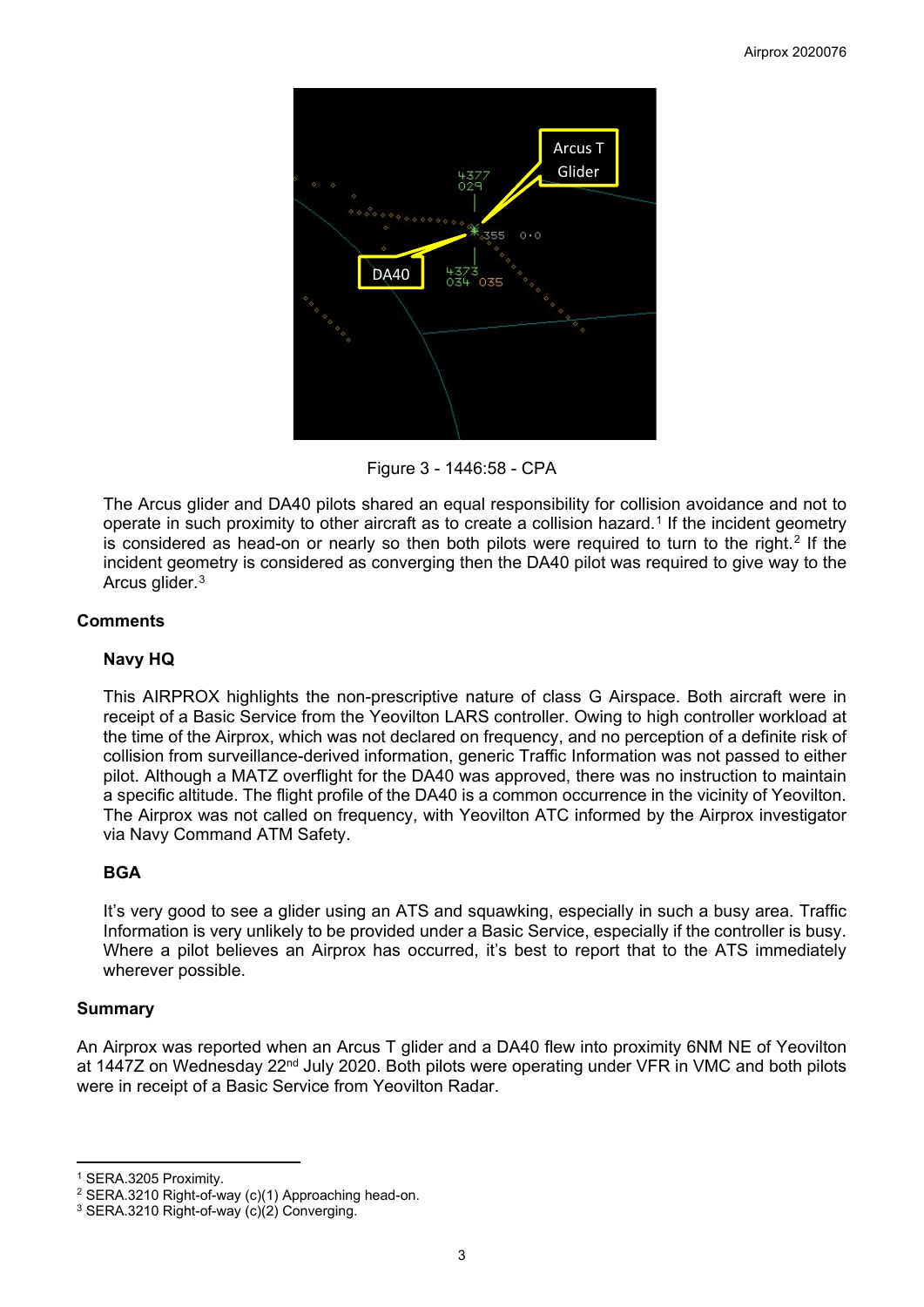## **PART B: SUMMARY OF THE BOARD'S DISCUSSIONS**

Information available consisted of reports from the pilots of both aircraft, transcripts of the relevant RT frequencies, radar photographs/video recordings, reports from the air traffic controllers involved and reports from the appropriate ATC and operating authorities. Relevant contributory factors mentioned during the Board's discussions are highlighted within the text in bold, with the numbers referring to the Contributory Factors table displayed in Part C.

Due to the exceptional circumstances presented by the coronavirus pandemic, this incident was assessed as part of a 'virtual' UK Airprox Board meeting where members provided dial-in/VTC comments.

The Board first discussed the actions of the glider pilot and was heartened to note that they had requested and agreed a Basic Service from Yeovilton in the knowledge that they were going to be overflying the airfield. However, and as a general point that was also applicable to this encounter, the Board wished to highlight to pilots that Traffic Information can only be expected to be forthcoming under a Traffic or Deconfliction Service. As it was, no Traffic Information had been provided to the glider pilot by the Yeovilton controller, and there had been no indication of the presence of the DA40 on their PowerFLARM equipment, so they had had no situational awareness of the presence of the DA40 (**CF2**). Members agreed that the first that the glider pilot had known of the proximity of the DA40 had been as it had passed overhead, which was too late for the glider pilot to have taken any action to increase separation (**CF3**) and the glider pilot had been concerned by how close the DA40 had passed (**CF4**).

The Board then considered the actions of the DA40 pilot. Members again discussed the relative benefits of a surveillance-based Air Traffic Service and felt that the DA40 pilot may have been better served requesting a Traffic Service. That said, the frequency was clearly very busy and so this alone would not necessarily have guaranteed that Traffic Information on the glider would have been passed to the DA40 pilot. The Board noted that the DA40 had been fitted with a TAS, but that there had been no mention by the pilot of any indication from this equipment of the presence of the (transponder-equipped) glider and so members concluded that there had been no TAS indication and, therefore, the DA40 pilot had not had any situational awareness of the presence of the glider (**CF2**). Furthermore, the DA40 pilot's report stated that they had not seen a glider come within an unsafe distance of their position and so the Board surmised that the DA40 pilot had, in fact, not seen the Airprox glider (**CF3**).

Turning to the actions of the Yeovilton controller, the Board heard from a military controller member that the Yeovilton frequency had been extremely busy at the time of the Airprox. Members acknowledged that this had led to the controller being unable to validate and verify the squawk that they had issued to the DA40 pilot prior to the Airprox occurring and that this was pertinent because, had the controller had the opportunity to validate and verify the squawk, then it would have been highly likely that they would have noticed the relative positions of the DA40 and glider. Notwithstanding, the controller was not required to monitor the aircraft under a Basic Service (**CF1**) and so the Board felt that this had been contributory to the Airprox.

Finally, the Board discussed the risk involved in this event. Members noted that the glider pilot stated that they only saw the DA40 as it passed overhead and cast a shadow over their cockpit and that the DA40 pilot reported not having seen the glider. However, the Board was fortunate to have at their disposal the radar replay showing both aircraft in 3 dimensions, thus allowing an accurate CPA to be measured. Although the aircraft had passed each other effectively unseen by either pilot, there had, nonetheless, been 500ft of vertical separation between the 2 aircraft. Therefore, members agreed that, although safety had been reduced, there had been no actual risk of collision; Risk Category C.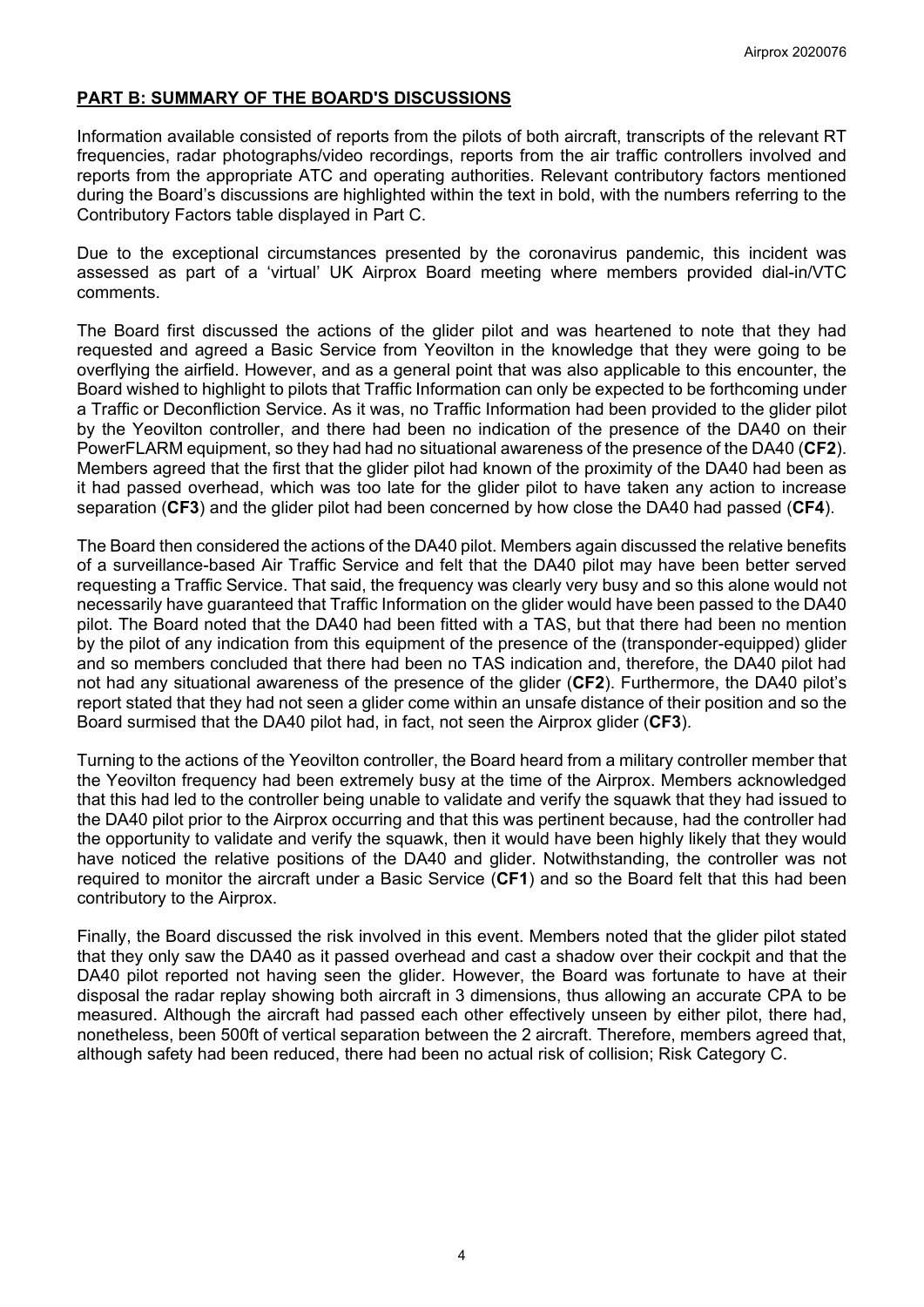# **PART C: ASSESSMENT OF CONTRIBUTORY FACTORS AND RISK**

#### Contributory Factors:

|     | 2020076                                                        |                                               |                                                                     |  |  |
|-----|----------------------------------------------------------------|-----------------------------------------------|---------------------------------------------------------------------|--|--|
| CF. | <b>Factor</b>                                                  | <b>Description</b>                            | Amplification                                                       |  |  |
|     | <b>Ground Elements</b>                                         |                                               |                                                                     |  |  |
|     | • Situational Awareness and Action                             |                                               |                                                                     |  |  |
|     | Contextual                                                     | • ANS Flight Information Provision            | Not required to monitor the aircraft under the agreed service       |  |  |
|     | <b>Flight Elements</b>                                         |                                               |                                                                     |  |  |
|     | • Situational Awareness of the Conflicting Aircraft and Action |                                               |                                                                     |  |  |
|     | Contextual                                                     | • Situational Awareness and Sensory<br>Events | Pilot had no, late or only generic, Situational Awareness           |  |  |
|     | • See and Avoid                                                |                                               |                                                                     |  |  |
| 3   | Human<br>Factors                                               | • Monitoring of Other Aircraft                | Non-sighting or effectively a non-sighting by one or both<br>pilots |  |  |
| 4   | Human<br>Factors                                               | • Perception of Visual Information            | Pilot was concerned by the proximity of the other aircraft          |  |  |

Degree of Risk: C

#### Safety Barrier Assessment[4](#page-4-0)

In assessing the effectiveness of the safety barriers associated with this incident, the Board concluded that the key factors had been that:

#### **Ground Elements:**

**Situational Awareness of the Confliction and Action** were assessed as **not used** because the Yeovilton controller was not required to monitor either aircraft under their respective agreed Services.

#### **Flight Elements:**

**Situational Awareness of the Conflicting Aircraft and Action** were assessed as **ineffective** because neither pilot received any warning of the presence of the other aircraft, either through Traffic Information form the Yeovilton controller or from their respective on-board systems.

**See and Avoid** were assessed as **ineffective** because the DA40 pilot did not see the glider, and the Arcus T glider pilot only saw the DA40 as it passed overhead.

<span id="page-4-0"></span><sup>4</sup> The UK Airprox Board scheme for assessing the Availability, Functionality and Effectiveness of safety barriers can be found on the [UKAB Website.](http://www.airproxboard.org.uk/Learn-more/Airprox-Barrier-Assessment/)